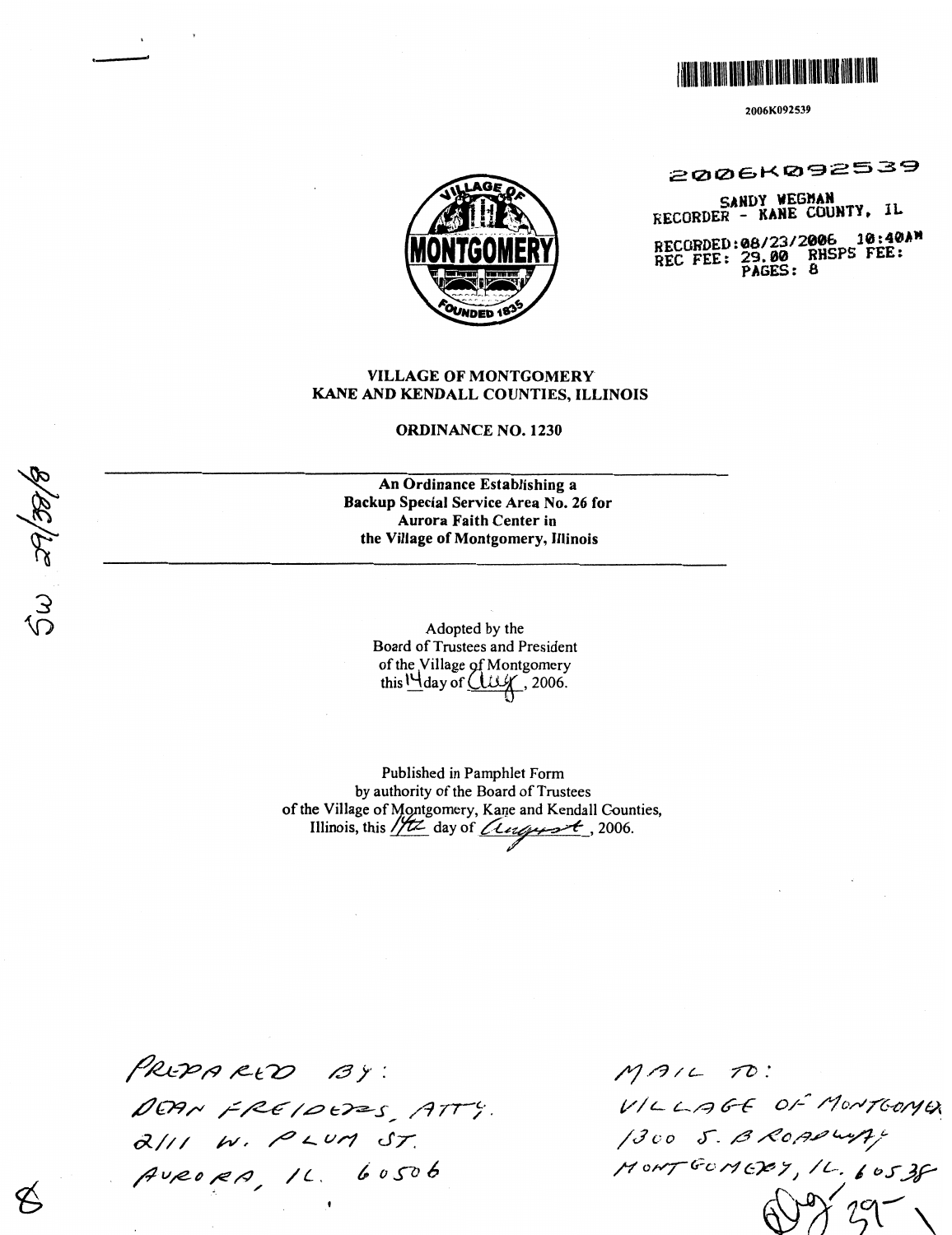**\*ORIGIN/** Project No.:  $\angle 2114345 - D$ 



2006K107542

2006K107542

SANDY WEGMAN<br>RECORDER - KANE COUNTY, IL

RECORDED:10/02/2006 11:40AM<br>REC FEE: 25.00 RHSPS FEE:10.00<br>PAGES: 2

# **CERTIFICATE OF CORRECTION**

State of Illinois)

 $)$  ss County of Kane)

This is to certify that I, Mark G. Scheller, Illinois Professional Land Surveyor #35-3581, on behalf the of Village of Montgomery, Illinois, prepared this revised legal description for the ordinance number 1230, creating Special Service Area #26 in Faith Center, in the Village of Montgomery, recorded August 23, 2006 as document number 2006K092539.

Given under my hand and seal at Sugar Grove, Illinois this 26th day of September, 2006.

BY: ILLINOIS REGISTERED LAND SUBVEYOR NO. 3581



Prepared by Engineering Enterprises Inc. 52 Wheeler Road Sugar Grove, IL 60543

Sw sapor

 $\lambda$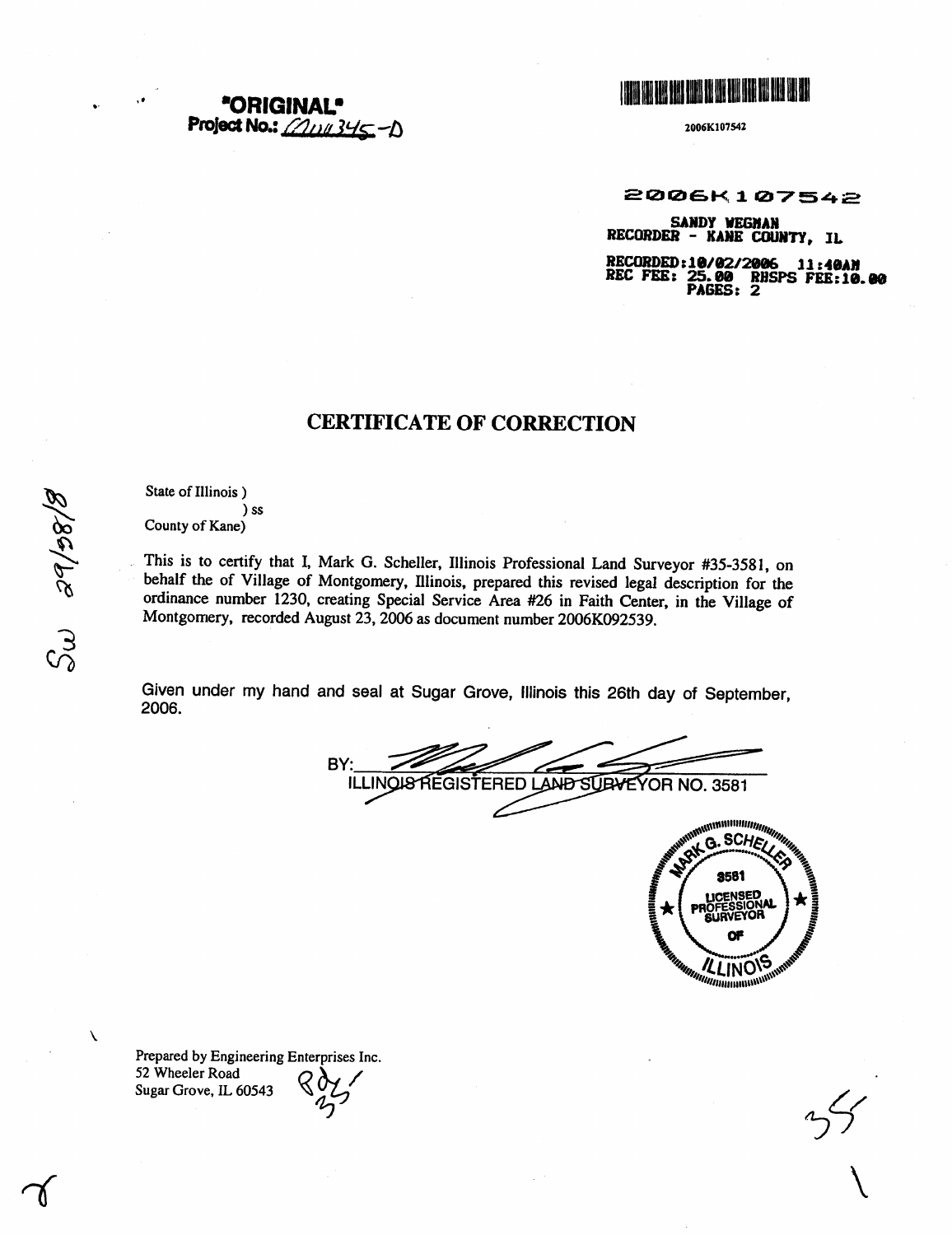#### **LEGAL DESCRIPTION:**

THAT PART OF THE SOUTHWEST QUARTER OF SECTION 29, TOWNSHIP 38 NORTH, RANGE 8 EAST OF THE THIRD PRINCIPAL MERIDIAN DESCRIBED AS FOLLOWS: BEGINNING AT THE NORTHWEST CORNER OF SAID SOUTHWEST QUARTER; THENCE EAST ALONG THE NORTH LINE OF SAID QUARTER SECTION, 486.0 FEET; THENCE SOUTH PARALLEL WITH THE WEST LINE OF SAID QUARTER 433.0 FEET; THENCE EAST PARALLEL WITH THE NORTH LINE OF SAID QUARTER SECTION, 142.0 FEET; THENCE SOUTH PARALLEL WITH THE WEST LINE OF SAID QUARTER SECTION, 1744.68 FEET, THENCE WEST PARALLEL WITH THE SOUTH LINE OF SAID QUARTER SECTION, 628.0 FEET TO A POINT ON THE WEST LINE OF SAID QUARTER SECTION THAT IS 463.11 FEET NORTH OF THE SOUTH CORNER OF SAID QUARTER; THENCE NORTH ALONG THE WEST LINE OF SAID QUARTER SECTION, 2177.38 FEET TO THE POINT OF BEGINNING, IN THE VILLAGE OF MONTGOMERY, KANE COUNTY, ILLINOIS.

EXCEPT THE FOLLOWING: COMMENCING AT THE NORTHWEST CORNER OF THE SOUTHWEST QUARTER OF SECTION 29, TOWNSHIP 38 NORTH, RANGE 8 EAST OF THE THIRD PRINCIPAL MERIDIAN; THENCE SOUTH ALONG THE WEST LINE OF SAID QUARTER SECTION, 2177.38 FEET; THENCE EAST PARALLEL WITH THE SOUTH LINE OF SAID QUARTER SECTION, 473.91 FEET TO THE POINT OF BEGINNING; THENCE NORTH AT AN ANGLE OF 89 DEGREES 04 MINUTES 16 SECONDS, MEASURED FROM EAST TO NORTH WITH THE LAST DESCRIBED COURSE, 1221,64 FEET; THENCE EAST AT AN ANGLE OF 90 DEGREES 55 MINUTES 44 SECONDS, MEASURED FROM SOUTH TO EAST WITH THE LAST DESCRIBED COURSE, 93.11 FEET; THENCE NORTH AT AN ANGLE OF 91 DEGREES, 40 MINUTES, 58 SECONDS, MEASURED FROM THE WEST TO NORTH WITH THE LAST DESCRIBED COURSE, 523.00 FEET; THENCE EAST PARALLEL WITH THE NORTH LINE OF SAID QUARTER SECTION, 54.10 FEET; THENCE SOUTH 1744.68 FEET; THENCE WEST PARALLEL WITH THE SOUTH LINE OF SAID QUARTER SECTION, 154.09 FEET TO THE POINT OF BEGINNING. IN THE VILLAGE OF MONTGOMERY, KANE COUNTY. ILLINOIS.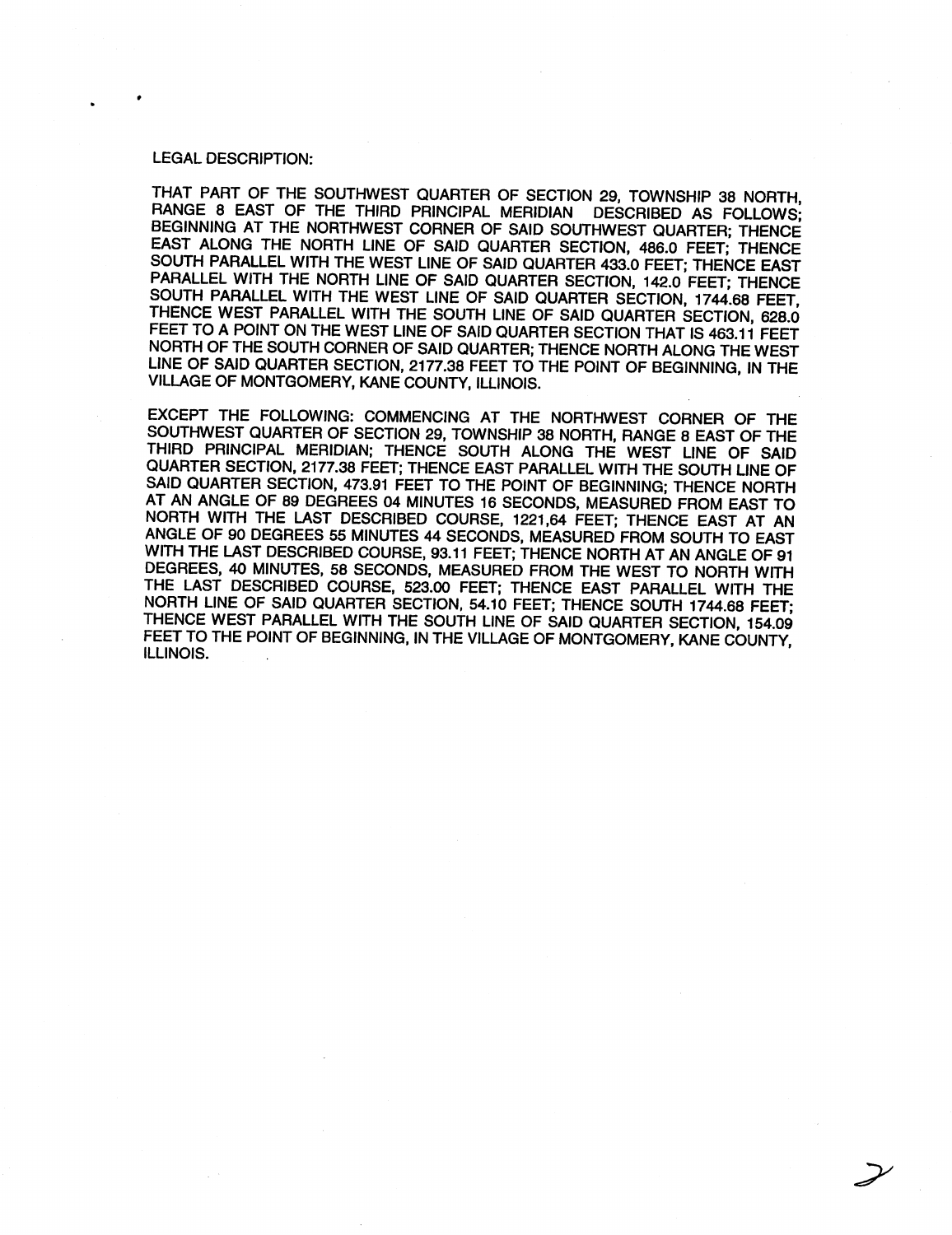#### **ORDINANCE NO. 1230**

# **AN ORDINANCE ESTABLISHING A BACKUP SPECIAL SERVICE AREA NO. 26 FOR AURORA FAITH CENTER IN THE VILLAGE OF MONTGOMERY, ILLINOIS**

**BE IT ORDAINED** by the President and Board of Trustees of the Village of Montgomery, Kane and Kendall Counties, Illinois, as follows;

**WHEREAS,** the Village of Montgomery is not a home rule municipality within Article VII, Section 6A of the Illinois Constitution and, pursuant to the powers granted to it under 65 ILCS  $5/1$ -1 *et seq.*; and,

**WHEREAS,** pursuant to the provisions of the 1970 Constitution of the State of Illinois (the "Constitution"), the Village of Montgomery, Kane and Kendall Counties, Illinois (the "Village"), is authorized to create special service areas in and for the Village; and

**WHEREAS,** special service areas are established by non-home rule units pursuant to Section 7(6) of Article VII of the Constitution, which provides that-

[M]unicipalities...which are not home rule units shall have...powers...to levy or impose additional taxes upon areas within their boundaries in the manner provided by law for the provision of special services to those areas and for the payment of debt incurred in order to provide those special services;

and are established "in the manner provided by law" pursuant to the provisions of "AN ACT to provide the manner of levying or imposing taxes for the provision of special services to areas within the boundaries of home rule units and non-home rule municipalities and counties," approved September 21, 1973, as amended, and pursuant to the Revenue Act of 1939 of the State of Illinois, as amended; and

**WHEREAS,** it is in the public interest that the area hereinafter described as a special service area for the purposes set forth herein and to be designated as the Aurora Faith Center Backup Special Service Area No. 26., of the Village (the "Area"), be established; and

**WHEREAS,** the Area is compact and contiguous, totally within the corporate limits of the Village; and

**WHEREAS,** the Area will benefit specially from the municipal services to be provided by the Village (the "Services"), and the Services are unique and in addition to the services provided to the Village as a whole, and it is, therefore, in the best interests of the Village that the establishment of the area be considered; and

WHEREAS, it is in the public interest that the levy of a direct annual *ad valorem* tax upon all taxable property within the Area be considered for the purpose of paying the cost of providing the Services; and

**WHEREAS,** the revenue from such tax shall be used solely and only for Services for which the Village is authorized under the provisions of the Illinois Municipal Code, as amended, to levy taxes or special assessments or to appropriate the funds of the Village, all of the Services to be in and for the Area and all of the necessary construction and maintenance to be on property now owned or to be acquired by the Village, or property in which the Village will obtain an interest sufficient for the provision of the services; and

WHEREAS, a public hearing was held at 7:00 p.m., on the 26<sup>th</sup> day of June, 2006, at 10 Civic Center Avenue, Montgomery, Illinois in the Meeting Room of the Village Police Department for the Village of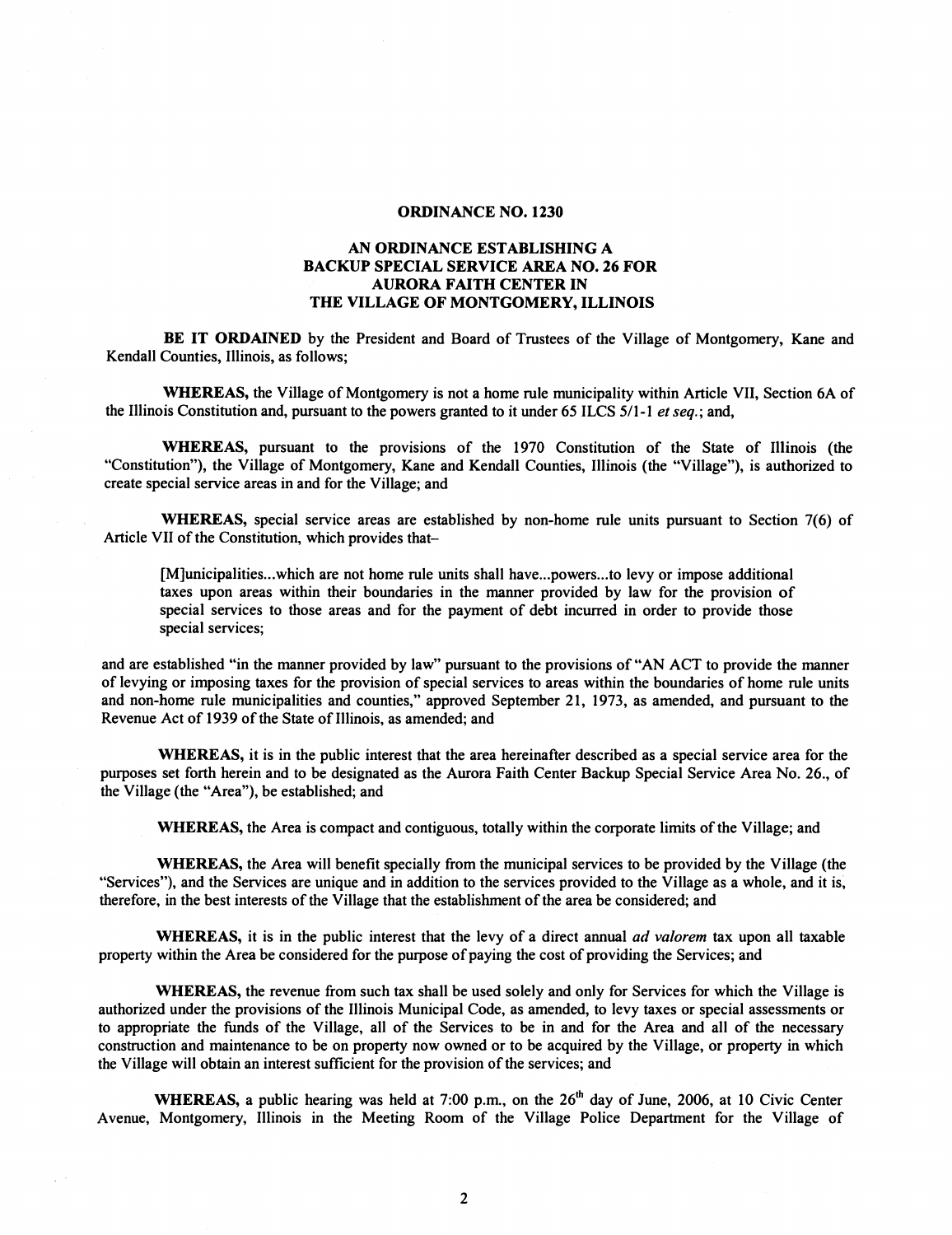Montgomery, Kane and Kendall Counties, Illinois, (the "Hearing"), to consider the establishment of the Area for the purpose of providing the Services and the levy of an additional direct annual ad valorem tax for the purpose of paying the cost thereof, all as described in the Notice of Public Hearing attached hereto as Exhibit "B" (the "Notice"); and

**WHEREAS,** the Notice has been given by publication and mailing. Notice by publication was given by publication on a date, such date being not less than 15 days prior to the Hearing, in a newspaper of general circulation within the Village, there being no newspaper published therein. Notice by mailing was given by depositing the Notice in the United States Mail addressed to the person or persons in whose name the general taxes for the last preceding year were paid on each lot, block, tract, or parcel of land lying within the Area. The Notice was mailed not less than 10 days prior to the time set for the Hearing. In the event taxes for the last preceding year not paid, the Notice was sent to the person last listed on the tax rolls prior to that year as the owner of said property.

**NOW, THEREFORE, BE IT ORDAINED** by the President and Board of Trustees of the Village of Montgomery, Kane and Kendall Counties, Illinois, as follows:

#### **SECTION ONE: INCORPORATION OF PREAMBLES**

The preambles of this ordinance are hereby incorporated into this text as if set out herein in full.

#### **SECTION TWO: ESTABLISHMENT OF SSA**

- (a) That it is in the public interest that the territory hereinafter described in the Notice referred to in Section One hereof be established as Special Service Area No. 26 for the purposes set forth herein. An accurate map of said territory is attached hereto as Exhibit "A- **1** ".
- (b) That said Area is compact and contiguous.
- (c) That said Area is zoned for residential purposes and will benefit specially from the municipal services which may be provided and that said proposed municipal services are unique and in addition to municipal services provided by the Village of Montgomery as a whole; and it is, therefore, in the best interest of said Area and the Village of Montgomery as a whole that special taxes be levied against said Area for the services to be provided.
- (d) That the Village of Montgomery Special Service Area No. 26 be and is hereby established for and with regard to the aforesaid territory.

#### **SECTION THREE: PURPOSE OF SSA AND MAXIMUM LEVY**

The purpose of the formation of Special Service Area No. 26 in general is to authorize the maintenance, repair and replacement of storm water detention basins, storm sewers and related areas and appurtenances, as well as to authorize the implementation and continuation of a mosquito abatement program in the Special Service Area in the Special Service Area, all in accordance with the final engineering plan and final plat of subdivision for the Area, and the proposed municipal services are unique and are in addition to the improvements provided and/or maintained by the Village generally.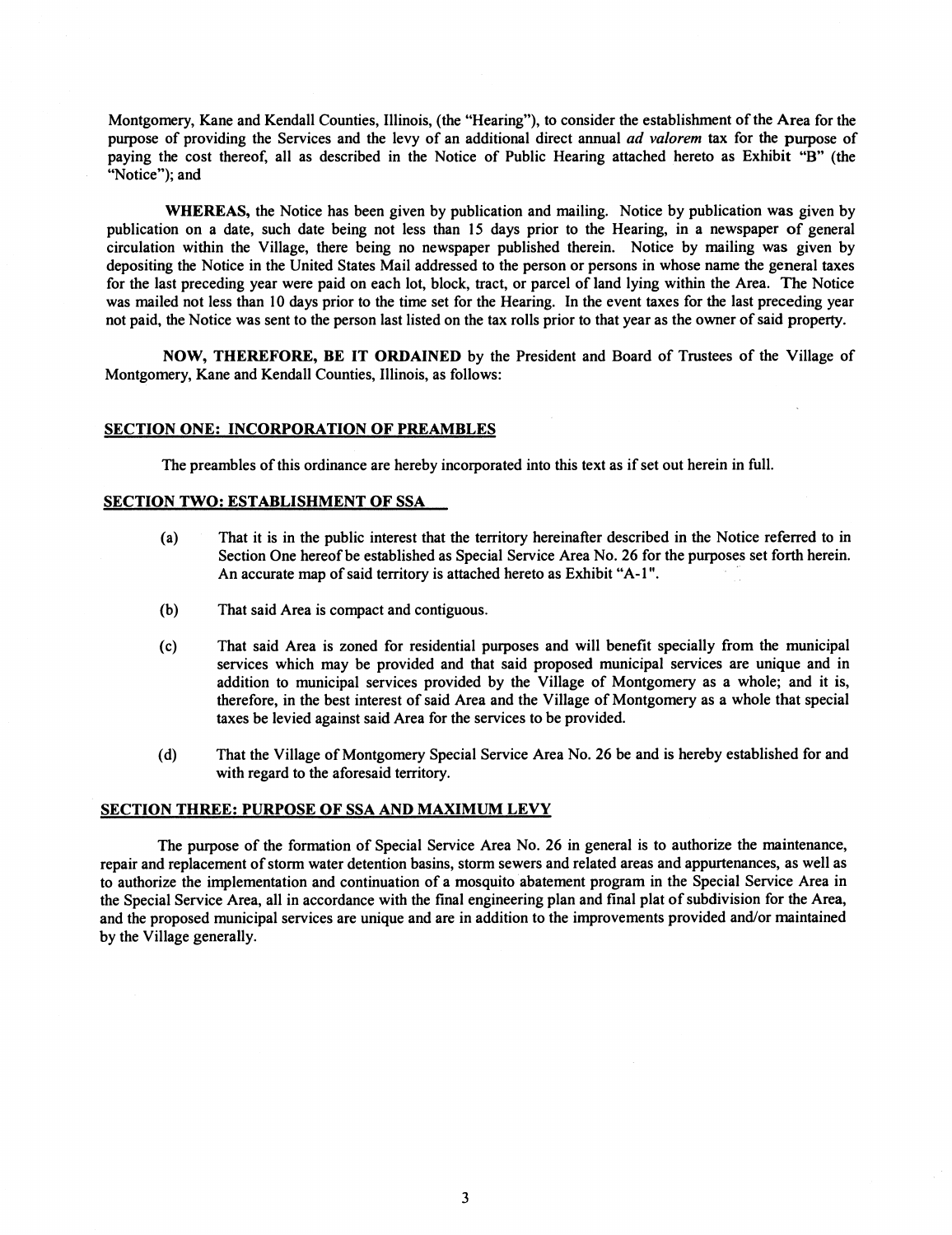Annual taxes shall be assessed and levied for said special municipal services in said Area, on property in said Area in addition to all other municipal taxes; provided that the special annual tax shall be levied upon the equalized assessed value of the property in said Area in an amount not to exceed annual rate of one-hundred and ten one-hundredths percent (1.1%, being 110¢ per \$100) of the equalized assessed valuation thereof. This tax shall be levied for an indefinite period of time commencing during and in the years subsequent to the date of this Ordinance, as hereinafter provided. Said taxes shall be in addition to all other taxes provided by law and shall be levied pursuant to the provisions of the Property Tax Code. Notwithstanding the foregoing, taxes shall not be levied hereunder and said Area shall be "dormant", and shall take effect only if the applicable required owners association or property owner fails to maintain, repair or replace the aforesaid required items and the Village chooses to assume some or all of said responsibilities. The Village may annually levy hereunder up to the maximum rate specified herein for the cost for the said services, as said services become necessary and are provided for.

#### **SECTION FOUR:**

That this ordinance shall be in full force and effect, and shall be controlling, upon its passage and approval.

#### **SECTION FIVE:**

That all ordinances or parts of ordinances thereof in conflict therewith are hereby repealed to the extent of any such conflict.

### **SECTION SIX:**

That any section or provision of this ordinance that is construed to be invalid or void shall not affect the remaining sections or provisions which shall remain in full force and effect thereafter.

PASSED AND APPROVED by the President and Board of Trustees of the Village of Montgomery, Kane and Kendall Counties, Illinois, on the  $14\pi$  day of *lenguest*, 2006.

n Micheline Marilyn Michelini,

President of the Board of Trustees of the Village of Montgomery

ATTEST:<br>Barbara Argo, Clerk of the Village of Montgomery



|                                                                                                                                                                                                 | Aye | <b>Nav</b> | <b>Absent</b> | Abstain | $\mathcal{L}_{\mathcal{F}}$ |
|-------------------------------------------------------------------------------------------------------------------------------------------------------------------------------------------------|-----|------------|---------------|---------|-----------------------------|
| Trustee Jeanne Felten<br>Trustee Peter Heinz<br>Trustee William Keck<br>Trustee Dennis Lee<br><b>Trustee Lloyd Mattingly</b><br>Trustee Robert Watermann<br>Village President Marilyn Michelini |     |            | NO VITE CAST  |         |                             |
|                                                                                                                                                                                                 |     |            |               |         |                             |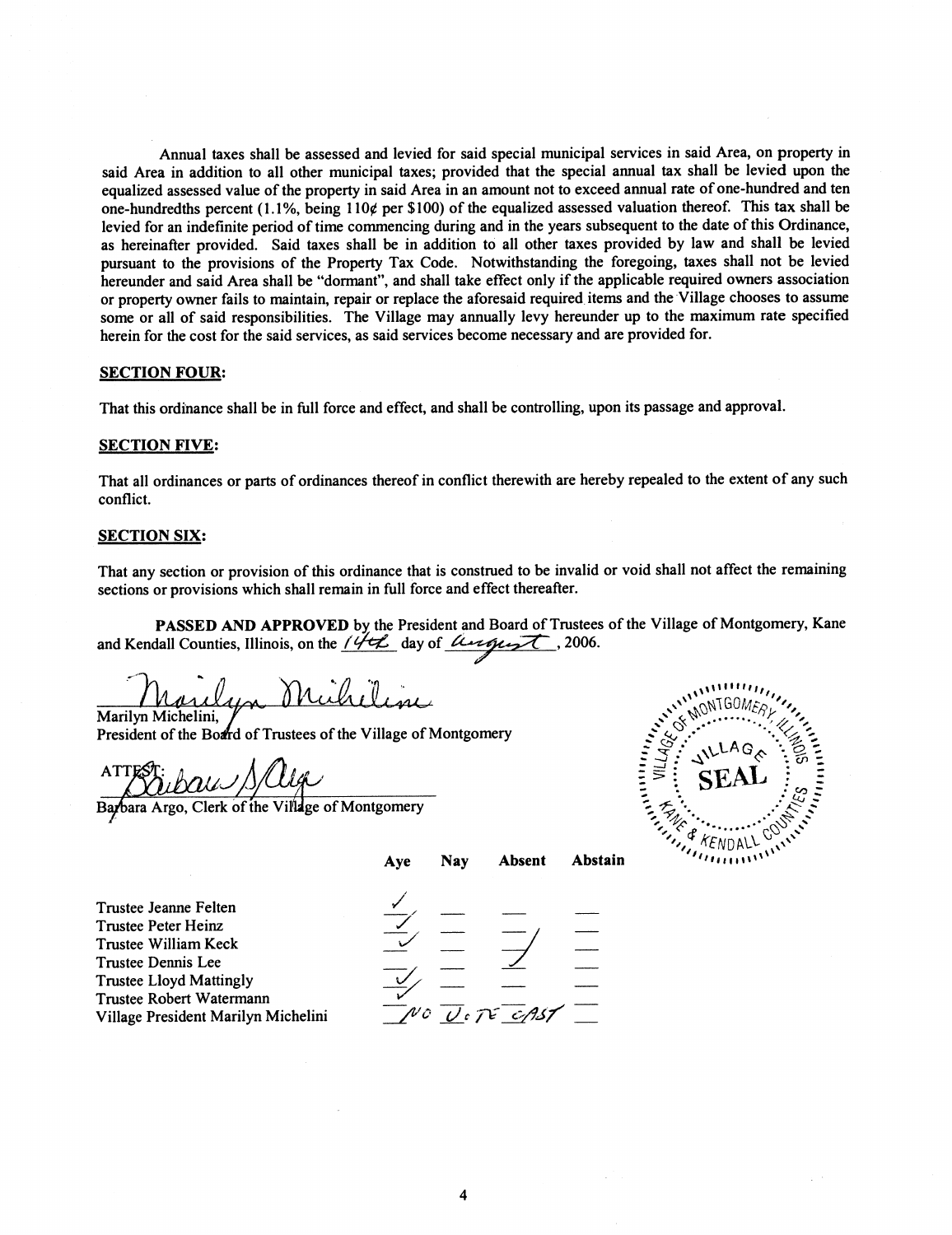## **EXHIBIT A SSA 26 AURORA FAITH CENTER BACKUP SSA LEGAL DESCRIPTION**

THAT PART OF THE SOUTHWEST QUARTER OF SECTION **29,** TOWNSHIP **38** NORTH, RANGE **8**  EAST OF THE THIRD PRINCIPAL MERIDIAN DESCRIBED AS FOLLOWS; BEGINNING AT THE NORTHWEST CORNER OF SAlD SOUTHWEST QUARTER; THENCE EAST ALONG THE NORTH LlNE OF SAlD QUARTER SECTION, **486.0** FEET; THENCE SOUTH PARALLEL WlTH THE WEST LlNE OF SAlD QUARTER **433.0** FEET; THENCE EAST PARALLEL WlTH THE NORTH LlNE OF SAlD QUARTER SECTION, **142.0** FEET; THENCE SOUTH PARALLEL WlTH THE WEST LlNE OF SAlD QUARTER SECTION, **1744.68** FEET, THENCE WEST PARALLEL WlTH THE SOUTH LlNE OF SAlD QUARTER SECTION, **628.0** FEET TO A POINT ON THE WEST LlNE OF SAlD QUARTER SECTION THAT IS **463.11** FEET NORTH OF THE SOUTH CORNER OF SAlD QUARTER; THENCE NORTH ALONG THE WEST LlNE OF SAlD QUARTER SECTION, **2177.38** FEET TO THE POINT OF BEGINNING, IN THE VILLAGE OF MONTGOMERY, KANE COUNTY, ILLINOIS.

EXCEPT THE FOLLOWING: COMMENCING AT THE NORTHWEST CORNER OF SECTION **29,**  TOWNSHIP **38** NORTH, RANGE **8** EAST OF THE THIRD PRINCIPAL MERIDIAN; THENCE SOUTH ALONG THE WEST LlNE OF SAlD QUARTER SECTION, **2177.38** FEET; THENCE EAST PARALLEL WlTH THE SOUTH LlNE OF SAlD QUARTER SECTION, **473.91** FEET TO THE POINT OF BEGINNING; THENCE NORTH AT AN ANGLE OF **89** DEGREES **04** MINUTES **16** SECONDS, MEASURED FROM EAST TO NORTH WlTH THE LAST DESCRIBED COURSE, **1221,64** FEET; THENCE EAST AT AN ANGLE OF **90** DEGREES **55** MINUTES **44** SECONDS, MEASURED FROM SOUTH TO EAST WlTH THE LAST DESCRIBED COURSE, **93.11** FEET; THENCE NORTH AT AN ANGLE OF **91** DEGREES, **40** MINUTES, **58** SECONDS, MEASURED FROM THE WEST TO NORTH WlTH THE LAST DESCRIBED COURSE, **523.00** FEET; THENCE EAST PARALLEL WlTH THE NORTH LlNE OF SAlD QUARTER SECTION, **54.10** FEET; THENCE SOUTH **1744.68** FEET; THENCE WEST PARALLEL WlTH THE SOUTH LlNE OF SAlD QUARTER SECTION, **154.09** FEET TO THE POINT OF BEGINNING, IN THE VILLAGE OF MONTGOMERY, KANE COUNTY, ILLINOIS.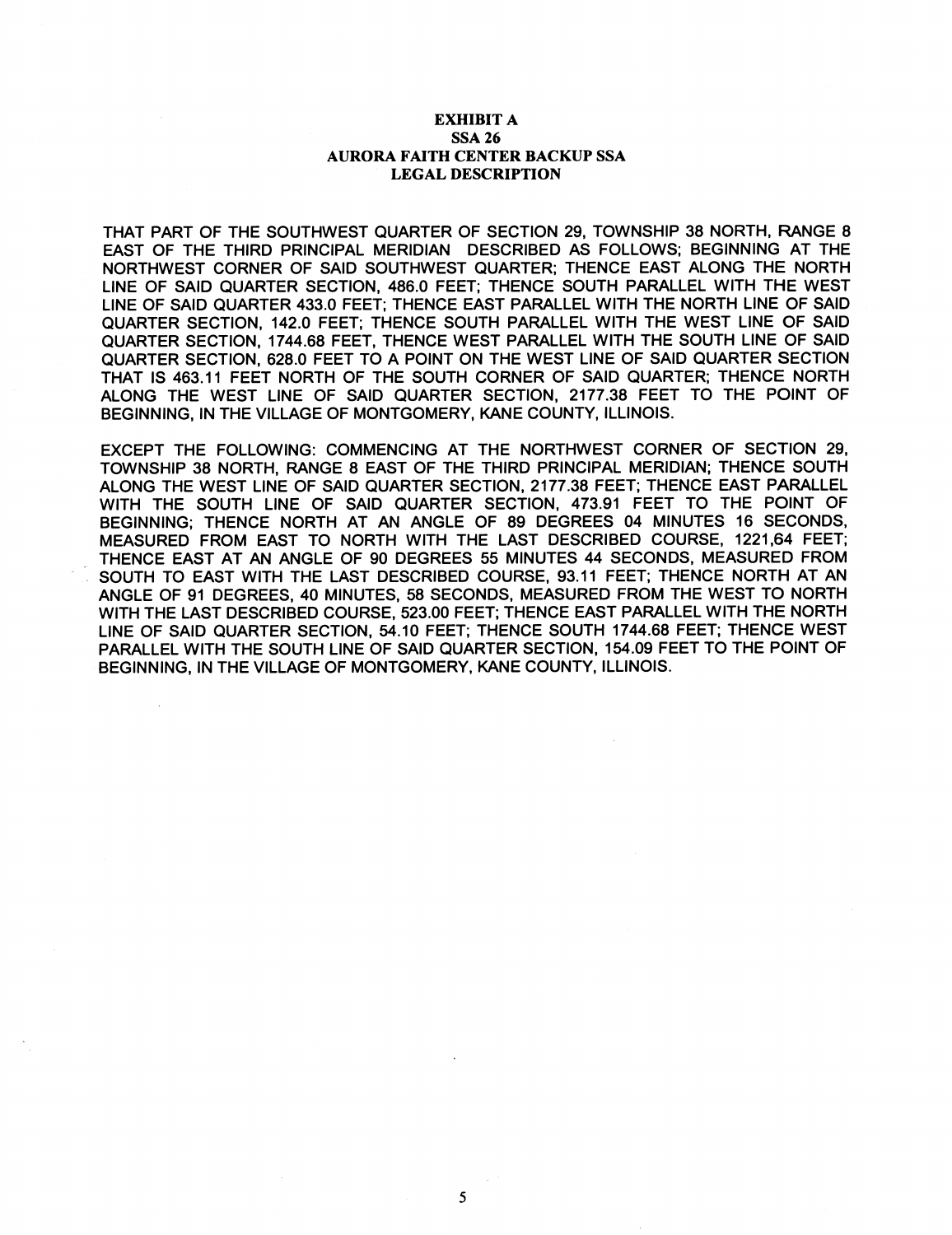

# **EXHIBIT A-1 SSA 26 AURORA FAITH CENTER BACKUP SSA LOCATION MAP**

 $\sim$   $^{-1}$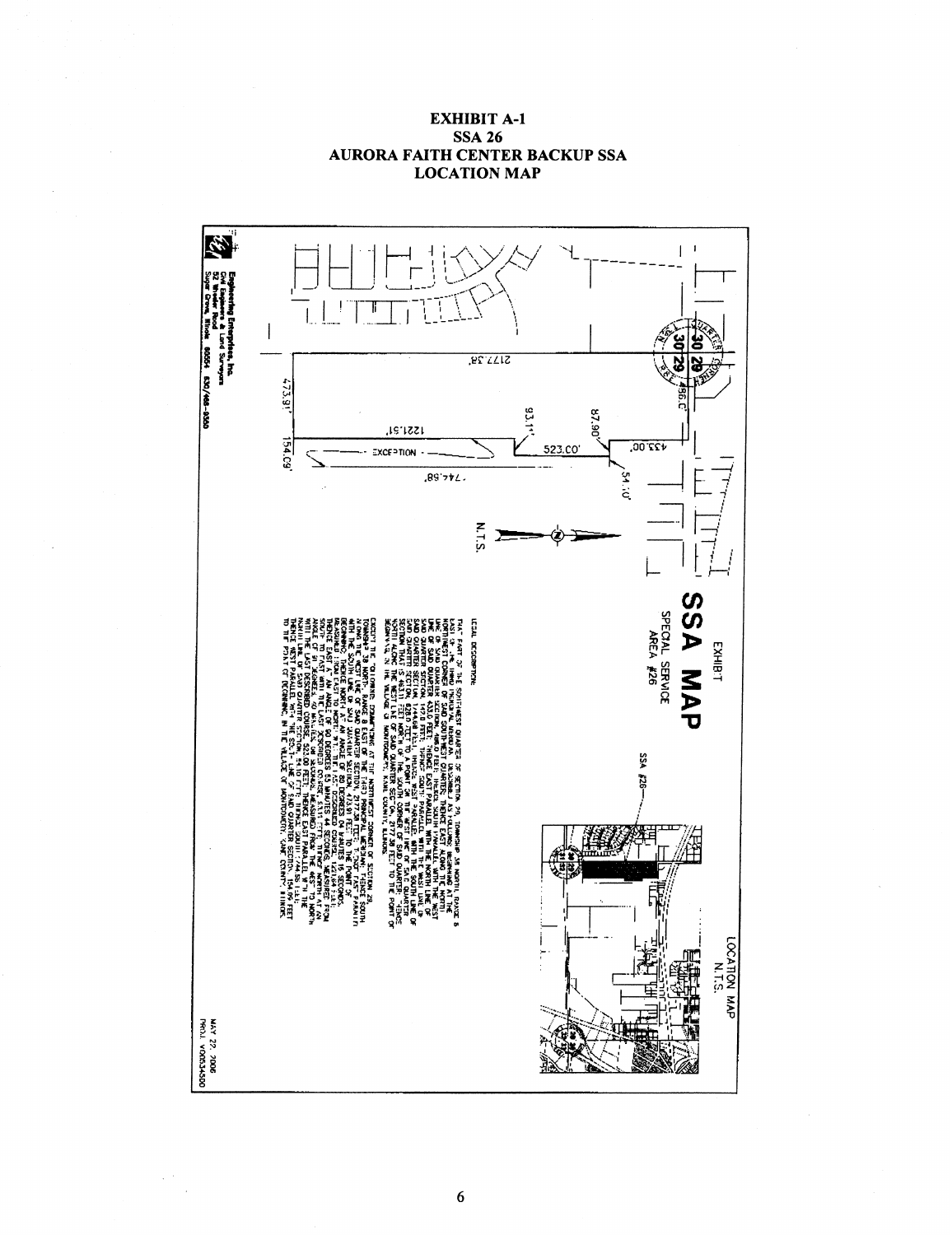#### **EXHIBIT B**

## **SSA 26 NOTICE OF HEARING VILLAGE OF MONTGOMERY, KANE AND KENDALL COUNTIES, ILLINOIS SPECIAL SERVICE AREA NO. 26 AURORA FAITH CENTER BACKUP SSA (KANE COUNTY)**

NOTICE IS HEREBY GIVEN that on the **26"** day of June, **2006,** at **7:00** p.m., at **10** Civic Center Avenue, Montgomery, Illinois, in the Meeting Room of the Village Police Department for the Village of Montgomery, Kane and Kendall Counties, Illinois, a hearing will be held by the President and Board of Trustees of the Village of Montgomery, Kane and Kendall Counties, Illinois, to consider the establishment of a Special Service Area consisting of the following described territory:

THAT PART OF THE SOUTHWEST QUARTER OF SECTION **29,** TOWNSHIP **38** NORTH, RANGE **8**  EAST OF THE THIRD PRINCIPAL MERIDIAN DESCRIBED AS FOLLOWS; BEGINNING AT THE NORTHWEST CORNER OF SAlD SOUTHWEST QUARTER; THENCE EAST ALONG THE NORTH LlNE OF SAlD QUARTER SECTION, **486.0** FEET; THENCE SOUTH PARALLEL WlTH THE WEST LlNE OF SAlD QUARTER **433.0** FEET; THENCE EAST PARALLEL WlTH THE NORTH LlNE OF SAlD QUARTER SECTION, **142.0** FEET; THENCE SOUTH PARALLEL WlTH THE WEST LlNE OF SAlD QUARTER SECTION, **1744.68** FEET, THENCE WEST PARALLEL WlTH THE SOUTH LlNE OF SAlD QUARTER SECTION, **628.0** FEET TO A POINT ON THE WEST LlNE OF SAlD QUARTER SECTION THAT IS **463.11** FEET NORTH OF THE SOUTH CORNER OF SAlD QUARTER; THENCE NORTH ALONG THE WEST LlNE OF SAlD QUARTER SECTION, **2177.38** FEET TO THE POINT OF BEGINNING, IN THE VILLAGE OF MONTGOMERY, KANE COUNTY, ILLINOIS.

EXCEPT THE FOLLOWING: COMMENCING AT THE NORTHWEST CORNER OF SECTION **29,**  TOWNSHIP **38** NORTH, RANGE **8** EAST OF THE THIRD PRINCIPAL MERIDIAN; THENCE SOUTH ALONG THE WEST LlNE OF SAlD QUARTER SECTION, **2177.38** FEET; THENCE EAST PARALLEL WlTH THE SOUTH LlNE OF SAlD QUARTER SECTION, **473.91** FEET TO THE POINT OF BEGINNING; THENCE NORTH AT AN ANGLE OF **89** DEGREES **04** MINUTES **16** SECONDS, MEASURED FROM EAST TO NORTH WlTH THE LAST DESCRIBED COURSE, **1221,64** FEET; THENCE EAST AT AN ANGLE OF **90** DEGREES **55** MINUTES **44** SECONDS, MEASURED FROM SOUTH TO EAST WlTH THE LAST DESCRIBED COURSE, **93.11** FEET; THENCE NORTH AT AN ANGLE OF **91** DEGREES, **40** MINUTES, **58** SECONDS, MEASURED FROM THE WEST TO NORTH WlTH THE LAST DESCRIBED COURSE, **523.00** FEET; THENCE EAST PARALLEL WlTH THE NORTH LlNE OF SAlD QUARTER SECTION, **54.10** FEET; THENCE SOUTH **1744.68** FEET; THENCE WEST PARALLEL WlTH THE SOUTH LlNE OF SAlD QUARTER SECTION, **154.09** FEET TO THE POINT OF BEGINNING, IN THE VILLAGE OF MONTGOMERY, KANE COUNTY, ILLINOIS.

The approximate location is bounded by Jericho Road to the North, and Edgelawn Road to the West in the Village of Montgomery, Kane County, Illinois.

All interested persons, including all persons owning taxable real property located within the Special Service Area, will be given an opportunity to be heard at the hearing regarding 1) the tax levy and an opportunity to file objections to the amount of the levy, **2)** formation of the boundaries of the Area and may object to the formation of the Area and **3)** the levy of taxes affecting said Area.

The purpose of the formation of Special Service Area No. **26** in general is to authorize the maintenance, repair and replacement of storm water detention basins, storm sewers and related areas and appurtenances, as well as to authorize the implementation and continuation of a mosquito abatement program in the Special Service Area in the Special Service Area, all in accordance with the final engineering plan and final plat of subdivision for the Area, and the proposed municipal services are unique and are in addition to the improvements provided and/or maintained by the Village generally.

At the hearing, all persons affected will be given an opportunity to be heard. At the hearing, there will be considered the levy of an annual tax of not to exceed an annual rate of one-hundred and ten one-hundredths percent